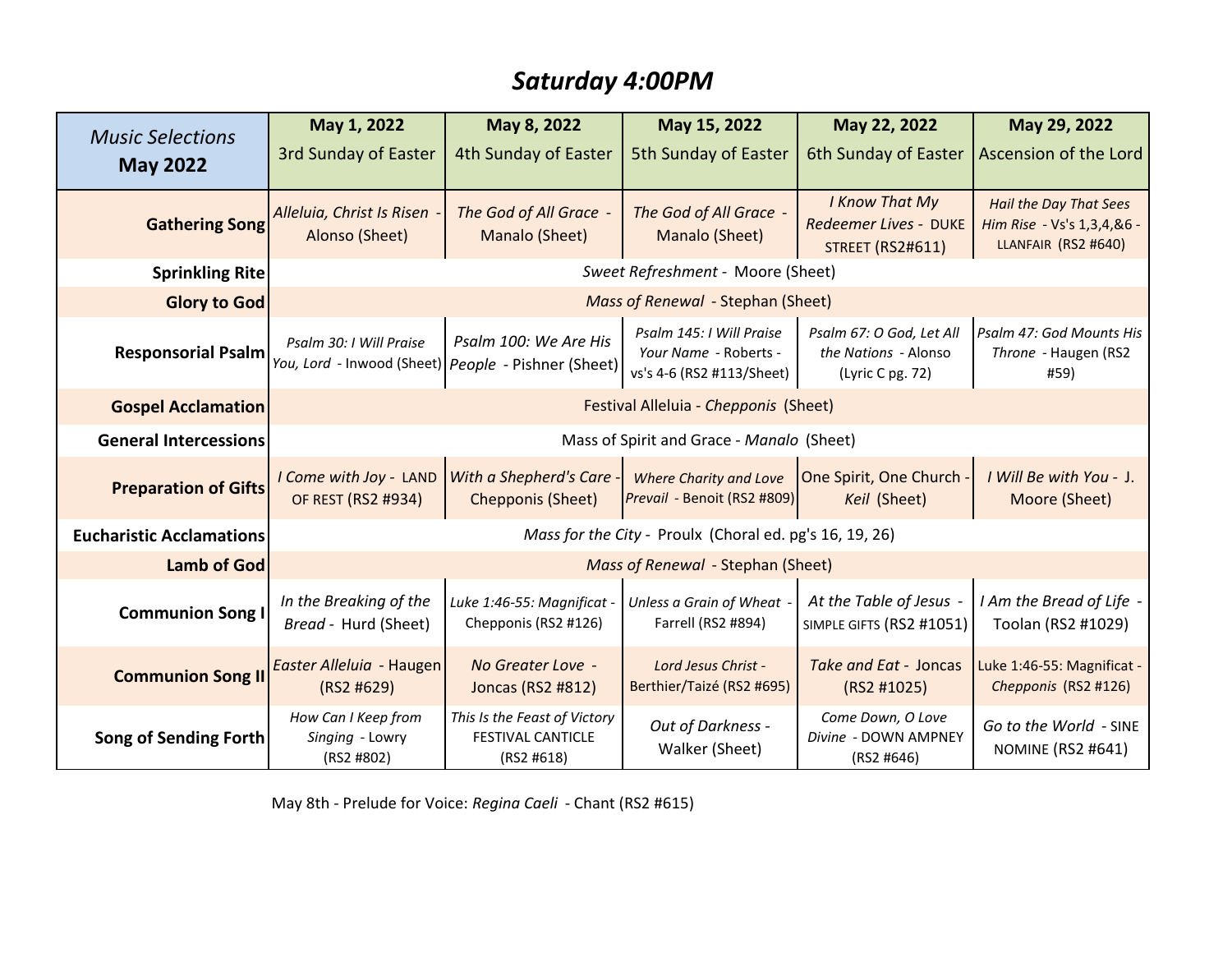## *Sunday 8:30AM Mass*

| <b>Music Selections</b><br><b>May 2022</b> | May 1, 2022                                                                    | May 8, 2022                                        | May 15, 2022                                                                   | May 22, 2022                                                         | May 29, 2022                                                                       |
|--------------------------------------------|--------------------------------------------------------------------------------|----------------------------------------------------|--------------------------------------------------------------------------------|----------------------------------------------------------------------|------------------------------------------------------------------------------------|
|                                            | <b>3rd Sunday of Easter</b>                                                    | 4th Sunday of Easter                               | <b>5th Sunday of Easter</b>                                                    | 6th Sunday of Easter                                                 | Ascension of the Lord                                                              |
| <b>Gathering Song</b>                      | Alleluia, Christ Is Risen<br>Alonso (Sheet)                                    | The God of All Grace -<br>Manalo (Sheet)           | The God of All Grace -<br>Manalo (Sheet)                                       | Alleluia: Song of the<br>Spirit - Alonso (RS2 #417)                  | <b>Hail the Day That Sees</b><br>Him Rise - Vs's 1,3,4,&6 -<br>LLANFAIR (RS2 #640) |
| <b>Sprinkling Rite</b>                     | Sweet Refreshment - Moore (Sheet)                                              |                                                    |                                                                                |                                                                      |                                                                                    |
| <b>Glory to God</b>                        | Mass of Renewal - Stephan (Sheet)                                              |                                                    |                                                                                |                                                                      |                                                                                    |
| <b>Responsorial Psalm</b>                  | Psalm 30: I Will Praise<br>You, Lord - Inwood (Sheet) People - Pishner (Sheet) | Psalm 100: We Are His                              | Psalm 145: I Will Praise<br>Your Name - Roberts -<br>vs's 4-6 (RS2 #113/Sheet) | Psalm 67: O God, Let All<br>the Nations - Alonso<br>(Lyric C pg. 72) | Psalm 47: God Mounts His<br>Throne - Haugen (RS2<br>#59)                           |
| <b>Gospel Acclamation</b>                  | Festival Alleluia - Chepponis (Sheet)                                          |                                                    |                                                                                |                                                                      |                                                                                    |
| <b>General Intercessions</b>               | Mass of Spirit and Grace - Manalo (Sheet)                                      |                                                    |                                                                                |                                                                      |                                                                                    |
| <b>Preparation of Gifts</b>                | I Come with Joy - LAND<br>OF REST (RS2 #934)                                   | With a Shepherd's Care<br><b>Chepponis (Sheet)</b> | Where Charity and Love<br>Prevail - Benoit (RS2 #809)                          | One Spirit, One Church<br>Keil (Sheet)                               | I Will Be with You - J.<br>Moore (Sheet)                                           |
| <b>Eucharistic Acclamations</b>            | Mass for the City - Proulx (Choral ed. pg's 16, 19, 26)                        |                                                    |                                                                                |                                                                      |                                                                                    |
| <b>Lamb of God</b>                         | Mass of Renewal - Stephan (Sheet)                                              |                                                    |                                                                                |                                                                      |                                                                                    |
| <b>Communion Song I</b>                    | In the Breaking of the<br>Bread - Hurd (Sheet)                                 | Luke 1:46-55: Magnificat<br>Chepponis (RS2 #126)   | Unless a Grain of Wheat<br>Farrell (RS2 #894)                                  | At the Table of Jesus -<br>SIMPLE GIFTS (RS2 #1051)                  | I Am the Bread of Life -<br>Toolan (RS2 #1029)                                     |
| <b>Communion Song II</b>                   | Easter Alleluia - Haugen<br>(RS2 #629)                                         | No Greater Love -<br>Joncas (RS2 #812)             | Lord Jesus Christ -<br>Berthier/Taizé (RS2 #695)                               | Take and Eat - Joncas<br>(RS2 #1025)                                 | Luke 1:46-55: Magnificat -<br>Chepponis (RS2 #126)                                 |
| <b>Song of Sending Forth</b>               | How Can I Keep from<br>Singing - Lowry<br>(RS2 #802)                           | God Sends Us Forth -<br>Alonso (RS2 #874)          | Out of Darkness -<br>Walker (Sheet)                                            | Sing of the Lord's<br>Goodness - Sands<br>(RS2 #741)                 | Go to the World - SINE<br><b>NOMINE (RS2 #641)</b>                                 |

May 8th - Prelude for Voice: *Regina Caeli* - Chant (RS2 #615)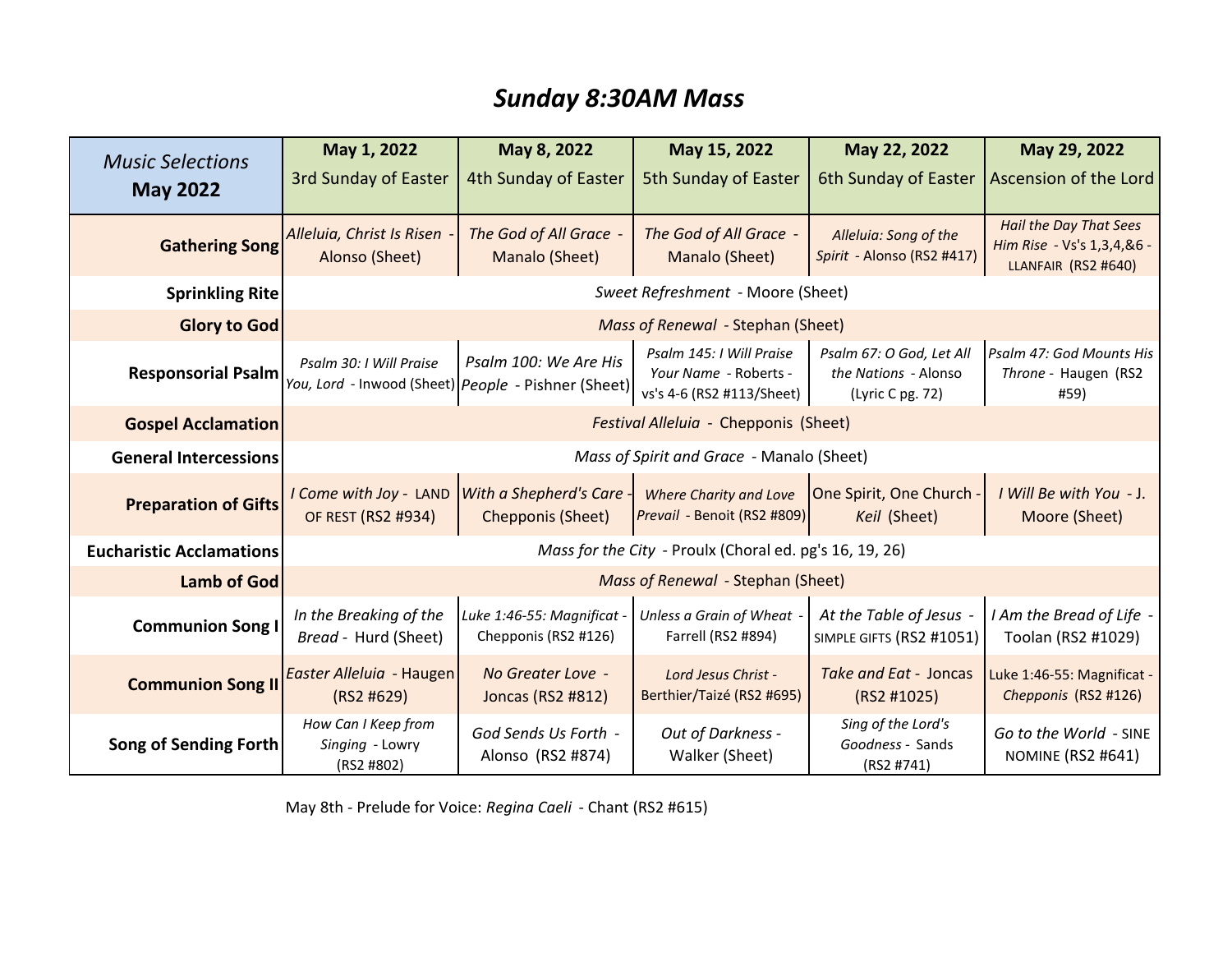## *Sunday 11:15AM Mass*

| <b>Music Selections</b>         | May 1, 2022                                                             | May 8, 2022                                                            | May 15, 2022                                          | May 22, 2022                                                       | May 29, 2022                                                                       |  |
|---------------------------------|-------------------------------------------------------------------------|------------------------------------------------------------------------|-------------------------------------------------------|--------------------------------------------------------------------|------------------------------------------------------------------------------------|--|
| <b>May 2022</b>                 | <b>3rd Sunday of Easter</b>                                             | 4th Sunday of Easter                                                   | 5th Sunday of Easter                                  | 6th Sunday of Easter                                               | Ascension of the Lord                                                              |  |
| <b>Gathering Song</b>           | <b>Sing with All the Saints</b><br>in Glory - HYMN TO JOY<br>(RS2 #609) | The God of All Grace -<br>Manalo (Sheet)                               | The God of All Grace -<br>Manalo (Sheet)              | I Know That My<br>Redeemer Lives - DUKE<br><b>STREET (RS2#611)</b> | <b>Hail the Day That Sees</b><br>Him Rise - Vs's 1,3,4,&6 -<br>LLANFAIR (RS2 #640) |  |
| <b>Sprinkling Rite</b>          | I Saw Water - Nestor (Sheet)                                            |                                                                        |                                                       |                                                                    |                                                                                    |  |
| Glory to God                    | A New Mass for Congregations - Andrews/Biery (Sheet)                    |                                                                        |                                                       |                                                                    |                                                                                    |  |
| <b>Responsorial Psalm</b>       | Psalm 30: I Will Praise<br>You, Lord - Kelly (Sheet)                    | Psalm 100: We Are His<br>People - Kelly (Sheet)                        | Psalm 145: I Will Praise<br>Your Name - Kelly (Sheet) | Psalm 67: O God, Let All<br>the Nations - Kelly (Sheet)            | Psalm 47: God Mounts His<br>Throne - Inwood (Sheet)                                |  |
| <b>Gospel Acclamation</b>       | Festival Alleluia - Chepponis (Sheet)                                   |                                                                        |                                                       |                                                                    |                                                                                    |  |
| <b>General Intercessions</b>    | Mass of Spirit and Grace - Manalo (Sheet)                               |                                                                        |                                                       |                                                                    |                                                                                    |  |
| <b>Preparation of Gifts</b>     | I Come with Joy - LAND<br>OF REST (RS2 #934)                            | My Shepherd Will Supply<br>My Need - Thomson                           | I Will Not Leave You<br>Comfortless - Titcomb         | If Ye Love Me - Tallis                                             | Ascendit Deus -<br>Ravanello/ed. French                                            |  |
| <b>Eucharistic Acclamations</b> | Mass for the City - Proulx (Choral ed. pg's 16, 19, 26)                 |                                                                        |                                                       |                                                                    |                                                                                    |  |
| Lamb of God                     | Lamb of God in F - Proulx (RS2 #489)                                    |                                                                        |                                                       |                                                                    |                                                                                    |  |
| <b>Communion Song I</b>         | In the Breaking of the<br>Bread - Hurd (Sheet)                          | Luke 1:46-55: Magnificat -<br>Chepponis (RS2 #126)                     | Unless a Grain of Wheat -<br>Farrell (RS2 #894)       | Laus Tibi, Alleluia - O<br>FILLI ET FILIAE (Sheet)                 | I Am the Bread of Life -<br>Toolan (RS2 #1029)                                     |  |
| <b>Communion Song II</b>        | Easter Alleluia - Haugen<br>(RS2 #629)                                  | We Are One In Christ -<br><b>THAXTED (Sheet)</b>                       | Lord Jesus Christ -<br>Berthier/Taizé (RS2 #695)      | Take and Eat - Joncas<br>(RS2 #1025)                               | Luke 1:46-55: Magnificat<br>Chepponis (RS2 #126)                                   |  |
| Song of Sending Forth           | Three Days - THAXTED<br>(Sheet)                                         | This Is the Feast of Victory<br><b>FESTIVAL CANTICLE</b><br>(RS2 #618) | Out of Darkness -<br>Walker (Sheet)                   | Come Down, O Love<br>Divine - DOWN AMPNEY<br>(RS2 #646)            | Go to the World - SINE<br>NOMINE (RS2 #641/Sheet)                                  |  |

May 8th - Choral Prelude: *Regina Caeli* - Aichinger